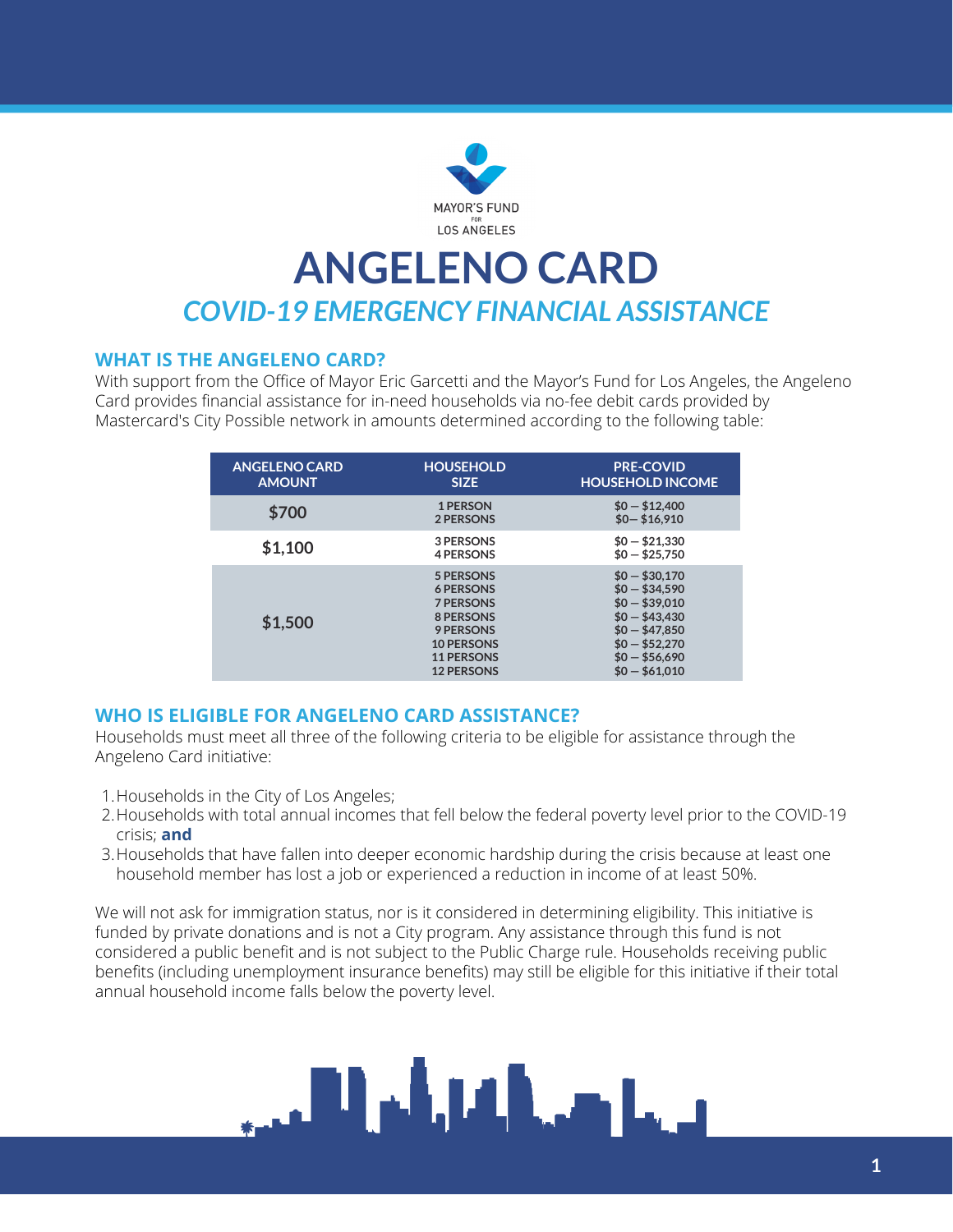

## **ANGELENO CARD** *COVID-19 EMERGENCY FINANCIAL ASSISTANCE*

Households may be eligible regardless of whether workers within them earn W2 or 1099 income; are or were otherwise independently employed (as domestic workers, day laborers, or street vendors, for example); or are or were seasonal workers in agriculture or tourism who are not working or who have experienced a serious reduction in work hours.

#### **HOW DO I APPLY FOR ASSISTANCE?**

Apply online at **[hcidla.lacity.org](http://hcid.lacity.org/)** any time between 8:30 am Tuesday until 4:30 pm on Thursday. Those without internet access can call 213-252-3040 between 8:30am and 4:30pm on Tuesday, Wednesday, or Thursday — please only call if you do not have internet access as lines are limited.

Those who pre-qualify based on their applications will be given an in-person appointment at a designated community center. These centers cannot help anyone without an appointment. You will be asked to provide documentation at this in-person meeting, and you may be able to upload pictures or digital copies of documentation in advance. Due to limited resources, if the number of qualified individuals exceeds the number of available Angeleno Cards grants, the City of Los Angeles Housing and Community Investment Department will randomly select among the qualified individuals to receive the Angeleno Card grants. These Angeleno Card grants serve the well-being of the City of Los Angeles community as a whole in charitably helping its residents in need. The Angeleno Card grants are privately funded through donations to the Mayor's Fund for Los Angeles and do not consist of any public or taxpayer funds.

#### **WHAT DOCUMENTATION IS REQUIRED?**

You must demonstrate that:



**Your household is within the City of Los Angeles.** Documents that can be used to meet this requirement include (these are examples — you do not need to provide all of the documents, other documents may be considered, and applicants with no documents may be able to go through a self-certification process):

- A valid California Driver's License or Identification Card with the applicant's name and an address in the City of Los Angeles;
- A tenant lease agreement with the applicant's name for a home, apartment, room, etc. within the City of Los Angeles;
- A utility bill with the applicant's name for an address within the City of Los Angeles; or
- Postmarked mail addressed to the applicant at an address within the City of Los Angeles.